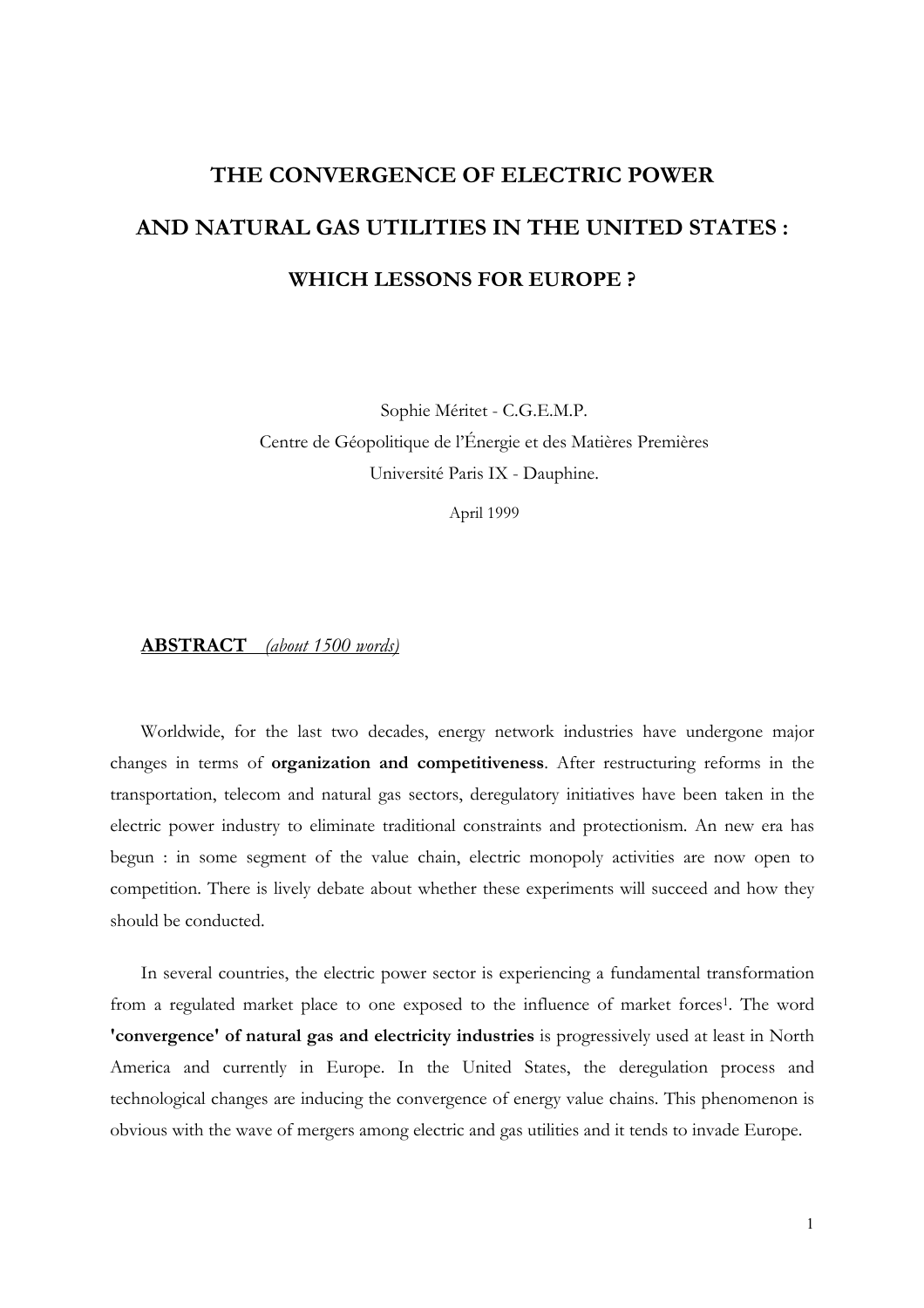In this paper, we will focus on a specific characteristic of the emerging competitive energy markets : the convergence of electric power and gas utilities. **In the first part**, we will present the main drivers of the growing link of gas and electricity industries in the United States. Then, **in the second part**, we will analyze several impacts of the convergence of electric / gas value chains on the new American energy market organization. **Finally**, we will wonder which lessons of the American experience can be useful for the European market evolution.

### **1/ Main drivers of gas - electricity convergence in the United States.**

In the United States, the electric industry, likely the most stable structure in terms of growth forecasts and rates stability is about to experience a major upheaval. The vertically integrated monopoly suppliers of power services are quickly becoming an image of the past. A « new age of competition »2. has begun : many states through their regulators are considering various initiatives of increased wholesale competition for power generation and even direct access to retail customers3.

With the liberalization reforms, the creation of more efficient markets and price transparency is inducing the meshing of both gas and electricity supply chains. Technological progresses combined with a growing demand for commercial choices are accelerating this movement. More precisely, the main drivers of this convergence have been :

• **Ongoing deregulation** of the gas and electricity markets. The process of unbundling energy utility business is facilitating the link along both value chains. Moreover, there is already a form of regulatory convergence between electric and gas at federal level. The FERC Order 889 on the electric side, for example, mirrors its earlier Order 497 on the gas side. This trend seems to continue at the state level.

• **Upstream linkage** of gas and power generation. Technological advances and regulatory factors combined to encourage the use of natural gas for power generation with the development of the CGT (combined cycle gas turbine) and gas microturbines.

• **Midstream synergies** between gas - power trading and risk management. There has been a expansion of technologies which are transforming the view of electricity as a commodity. In 1998, nine of the top-ten US based power marketers have their origins in the gas sector.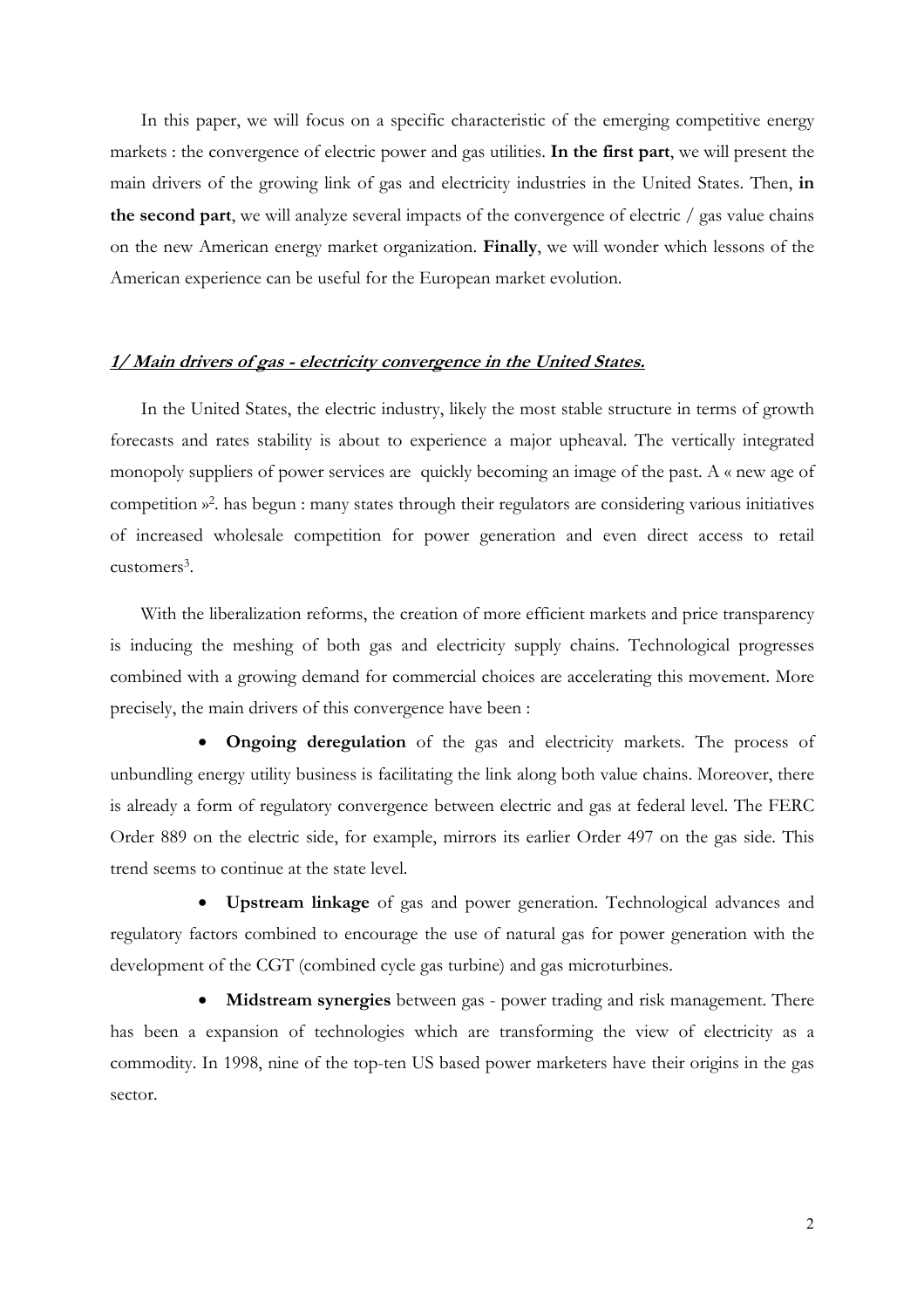• **Downstream opportunities** to eliminate duplication costs. With the deregulation of retail function, an increasing number of utilities are combining their gas and electricity marketing activities to offer consumers a bundled energy service as one package.

## **2/ Impacts of the convergence on the American energy market.**

In the United States, the electric and gas industries are converging along deregulated segments :

• In **power generation,** driven primarily by cost minimization considerations, the use of natural gas is leading to the emergence of a new market place where gas and electricity will be sold together and compete with another. Furthermore, the future of power generation could change considerably. The long trend of large expensive central power plants which take years to build, require miles of distribution wires and take decades to pay off (see the discussions on stranded costs) is replaced by new highly efficient distributed generation units<sup>4</sup> closer to end-user.

• **Energy retailing** will continue to see increased competition with consumers having a greater choice of suppliers. The convergence of the electricity and gas value chains in the marketing / supply segments has led companies to offer both fuels (till to become home services providers). There are three basic models of energy supply retailer emerging : from the basic company supplying gas and/or electricity with few added services through a combined energy company offering a total energy package to a multi-utility service to its customers.

The much-talked-about convergence of the two industries is continuing, pushing toward an increasingly integrated energy market. The United States are moving from an electron and molecule energy system to a **BTU's one**. Companies are looking to "enhance the value of the BTU" by becoming the least costs energy supplier and enhancing the convenience of the commodity with services beyond the meter. They are looking beyond the confines of the segments(s) of the value chain in which they operate to form links with end-users via companies in others segments.

Since 1992, a wave of large electricity and gas mergers<sup>5</sup> has arisen. To survive in this new competitive environment, power companies are seeking partners to join forces : they naturally looked for gas companies to exploit synergies<sup>6</sup> (*e.g. Houston Industries / NorAm Energy, Enron / Portland General Electric, Duke / PanEnergy…).*. Merger activity in the United States has involved the **regulatory agencies** : ensuring that consumers benefit from the savings derived from any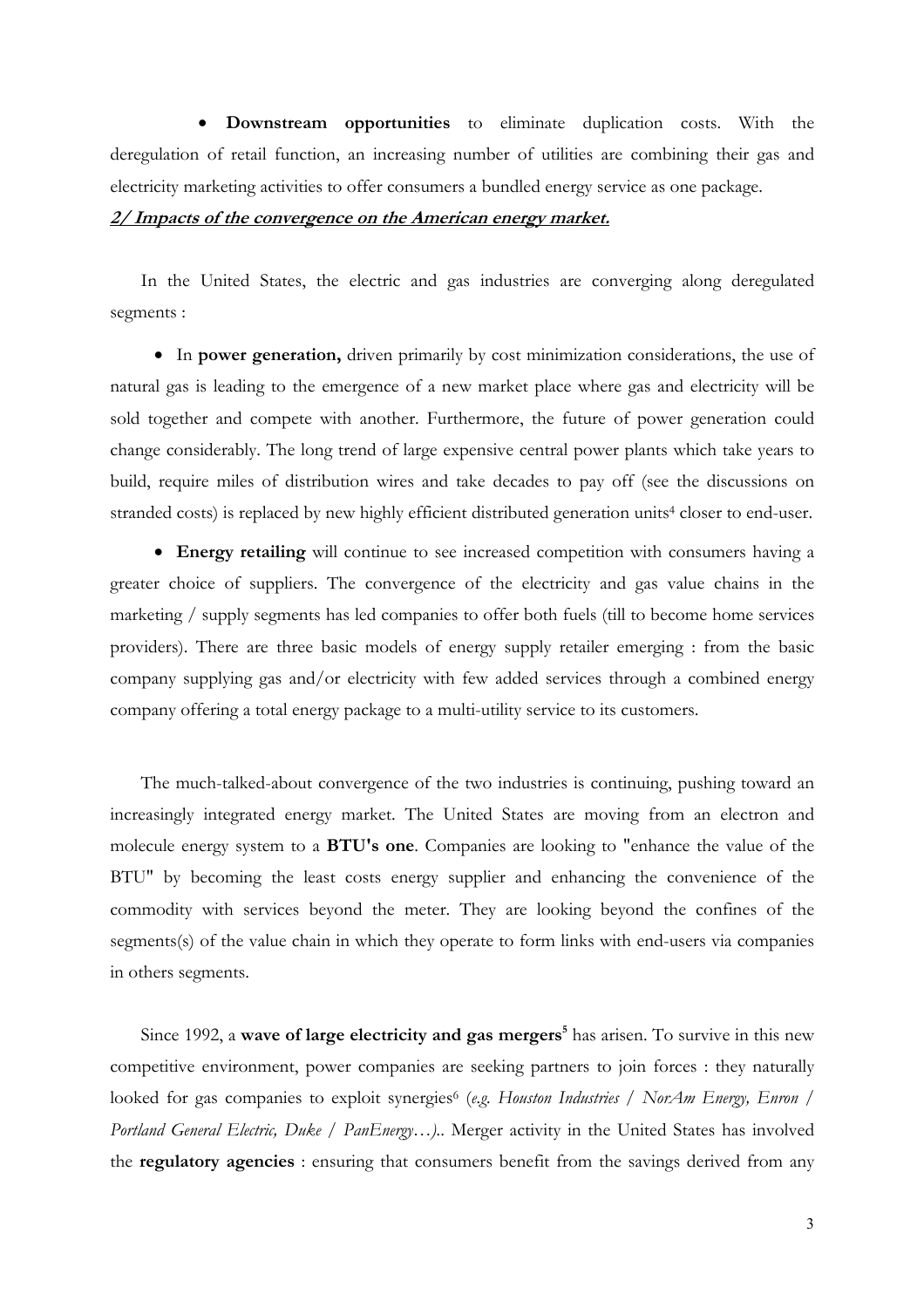operation, that there will be an adequate supply of information for regulatory purpose postmerger and, most important, that there will be no market distortions resulting from the merger.

### **3/ Lessons for the European energy market.**

With the move toward deregulation, electricity and gas value chains' convergence is coming to Europe **more slowly** than in the United States. Creation of a single European energy market is inevitable with European law requiring it. For January 1999, European Community<sup>7</sup> member states must open up a minimum of 22% of their market. The gradual liberalization process in Europe is finally accelerated even if till now the situation is different from one an other country8 9. Convergence activity will pick up : most near-term activities are likely to take place in the UK, Spain and Nordic countries whereas other markets are likely to be attractive in the medium term.

While some comparisons can be drawn with the American federal electricity market, there are more **differences** than similarities. While 250 potential players are counted in the new liberalized US market, the number of European players is restricted because of the traditional dominance of national monopolies. The reaction of the main European electric utilities to deregulation has been twofold : to protect their home markets and simultaneously to seek specialized opportunities out of their core business. Forming all manner of alliances either between themselves or with other companies, power utilities have developed links with gas companies to control the entry into their industry (*Shell Electricity Company, Iberdrola/ Repsol, …).* Unlike North America, in Europe, the gas market is not a driving factor for more competitive electricity market because it has not yet been liberalized. American electric utilities have focused mainly on gas midstream expertise and downstream synergies. The positioning of European power firms in gas sector differ:

- Multi utilities services strategies exploding in Europe (*Vivendi, United Utilities* …)
- Diversification with a position in upstream oil and gas or integrated gas (*RWE*, *Veba*…)
- Generation or supply oriented with dedicated reserves (*PowerGen, National Power…)*

These degrees of participation have been determined more by **historical factors** than by a view to the future.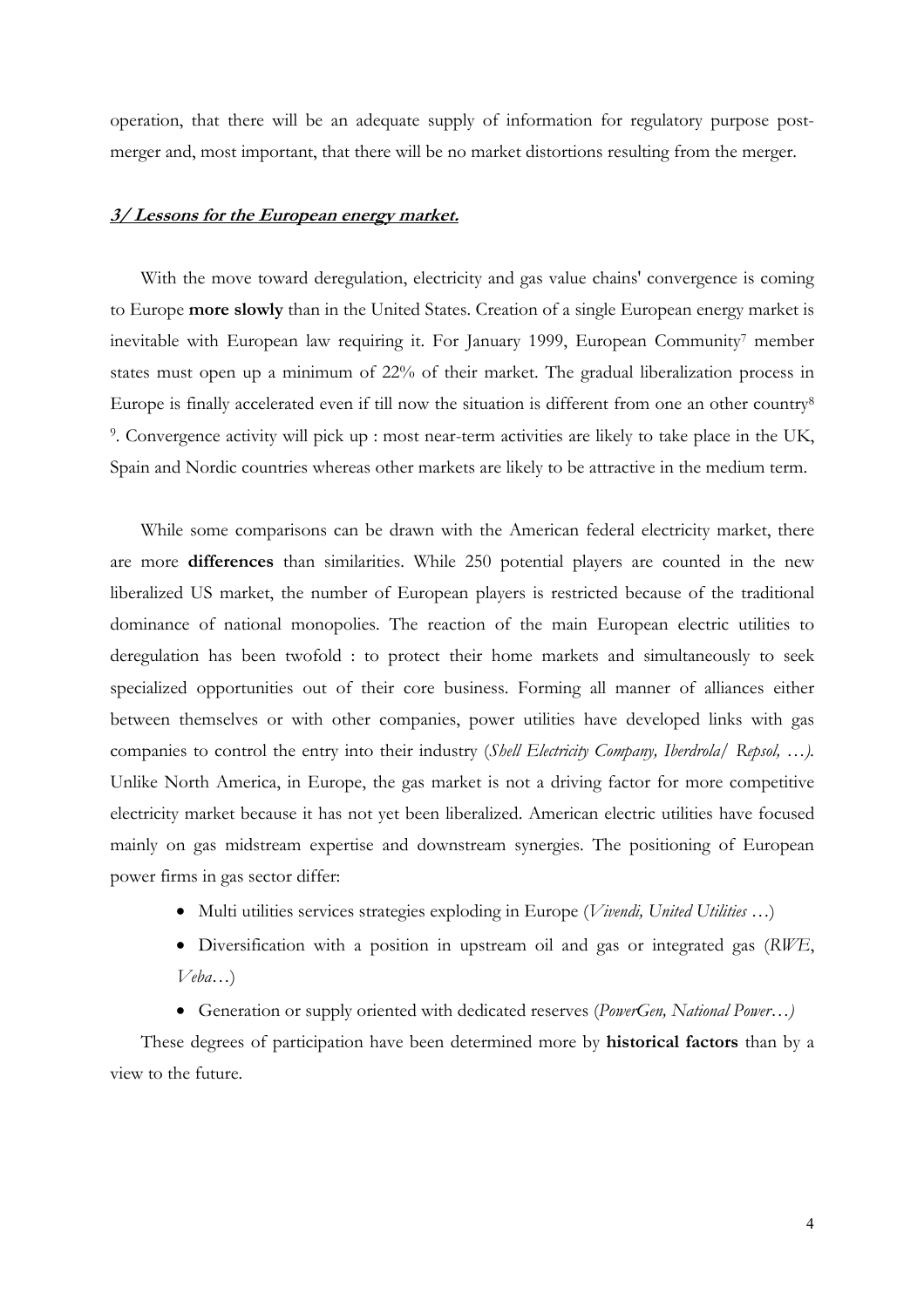In the United States, utilities supplying both energy commodities are not uncommon and this is reflected in the regulatory regimes with joint state committees. The possibility of a common European regulator is currently under discussion.

The energy utility sector is undergoing a fundamental transformation around the world as markets are liberalized and governments owning utilities are privatized. In the United States, the value chains for gas and electricity supply are becoming meshed together as a result of the **deregulation process and technology changes**. Convergence is more than simply the integration of common business processes. It involves exploiting common activities by sharing them to reduce costs by exploiting synergies and substitutability at each end of the value chain (wholesaling and retailing). And it is coming to Europe where changes are accelerated thanks to utilities strategies.

In European Community like in North America, while there has always been competition it is only now in the deregulated energy markets that gas and electricity can be traded interchangeably : the competition is becoming inter and infra energies. History repeats itself : emerging global market is coming back to the old structure **vertically integrated** (along different value chains) and **concentrated** (see the merger mania). The "energy company" is emerging. A good illustration is Enron's vision to become the "*world's leading energy company*" where the focal point is gas and electricity convergence…

#### **Foot notes**

 $\overline{a}$ 

<sup>1</sup> See Chevalier JM. (1997).

<sup>&</sup>lt;sup>2</sup> The changes are designed to foster competition in the power generating segment and to reform regulation of the transmission and distribution functions, which continue to be viewed as natural monopolies. 3 See for instance Brennan T.(1996), Joskow P.(1997) and Bailey E. (1998).

<sup>4</sup> See Cooksey J. (1998), Linden H. (1997), Zuckerman L. (1997)….

<sup>5</sup> The merger mania in the United States is really impressive : if the hunt goes on, half of the IOUs could disappear in the next years.

<sup>6</sup> Many of the distribution companies are combined gas and electricity utilities usually with overlapping gas and distribution areas (although not always completely overlapping). And in both the electricity and gas sectors there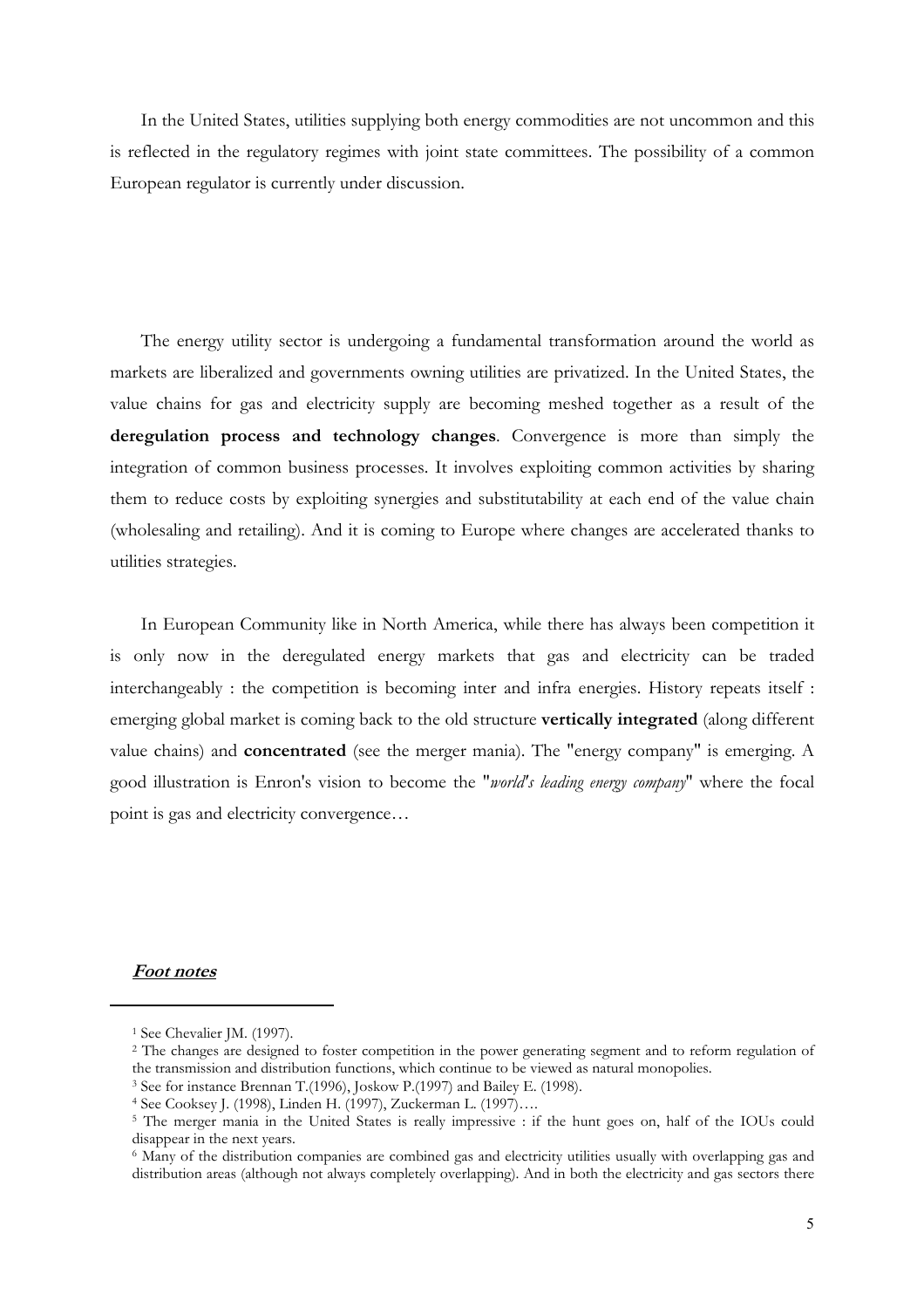is significant vertical integration with electricity utilities owning generating capacities and gas distribution companies owning upstream assets.

7 The term European Community derives from the Treaty of Rome 1957, as amended by the Treaty on European Unity in 1992. The fifteen countries are members to the European Community which in turn forms part of the European Union, which was created by the 1992 Treaty.

8 About European discussions : Chevalier JM. (1996), Hancher L. (1997), Bouttes JP. (1998), Baudru D. & Rigamonti E; (1998), Percebois J. & Nyouki E. (1998)…

#### **References**

 $\overline{a}$ 

**BAILEY E.M. (1998),** *« Electricity markets in the Western United States »,* The Electricity Journal, July, pp. 51- 60.

**BARCELLA M.L. (1996),** « *Natural gas in the twenty first century* », Business Economics, October, vol. 31, n°4, pp. 19-24.

**BARTUNEK K., JESSEL K. & MADURA J. (1993),** *« Are acquisitions by utility firms beneficial ?* », Applied Economics, vol. 25, pp. 1401-1408.

**BAUDRU D. & RIGAMONTI E. (1998),** *« Stratégie des acteurs et dérégulation des marchés du gaz et de l'électricité en Europe », ,* Revue de l'Énergie, n°499, Juillet - Août- Septembre , pp. 439-450.

**BERGSTROM S. W. & CALLENDER T. (1996),** *« Gas and power industries linking as regulation fades »*, *Oil* and Gas Journal, August, vol. 94, n°33, pp. 59-62.

**BOSCHECK R. (1994),** *« Deregulating European electricity supply : issues and implications* », Long Range Planning, vol. 27, n°5, pp. 111- 123.

**BOUTTES JP. (1998),** *« La transposition de la directive européenne et les enjeux du système électrique français »,*  Revue de l'Énergie, n°499, Juillet - Août- Septembre , pp. 451-455.

**BRENNAN T.J. (1996),** *A shock to the system : restructuring America's electricity industry*, Resources for the future.

**BUCKLEY A. (1998),** *"Buying electricity and gas in the competitive marketplace",* Supply Management, November, Vol. 3, n°22, pp. 41

**CHEVALIER JM. (1996),** « *La déréglementation du secteur énergétique : enjeux pour l'Europe* », Analyse Financière, Mars, n°106, pp. 16-21.

**CHEVALIER JM. (1997),** « *Contestabilité des marchés et nouvelle dynamique concurrentielle : une nouvelle problématique économique de l'énergie* », Revue de l'Energie, n°486, Mars /Avril, pp. 209-216.

**COOKSEY J. (1998),** *« The turbine decade : gas fired units will dominate new generation after 2000 »,* The Reddy Corporation International : Source Book, August, pp. 11-14.

**DANCE T. (1998),** *« News from the United states of America : multi utilities the way forward ? »*; Electricity International*,* March , pp. 14.

**HANCHER L. (1997),** *« Slow and not so sure : Europe's long march to electricity market liberalization* », The Electricity Journal, November, pp. 92-101.

**KHAN A.E. (1988),** *The economics of regulation : principles and institutions*, MIT Press, Cambridge.

**KWOKA J.E. jr. (1996),** *Power structure : ownership, integration and competition in the US electricity industry,* Kluwer Academic Publishers, Massachusetts.

**LINDEN H.R. (1997),** « *Operational, technological and economic drivers for convergence of the electric power and gas industries* », The Electricity Journal, May, vol. 10, n°4, pp. 14-25.

**Mc LAUGHLIN R. & MEHRAM H. (1995),** « *Regulation and the market for corporate control : hostile tender offers for electric and gas utilities* », The Journal of Regulatory Economics, n°8, pp. 181-204.

**PERCEBOIS J. & NYOUKI E. (1998), «** *Dérégulation électrique et gazière : approche comparative dans l'Union européenne »,* Revue de l'Energie, n°499, Juillet - Août - Septembre, pp. 369-376.

**SADLER C. (1998),** *« Multi -utilities : the perfect combination »,* Electricity International, March, pp. 20-24.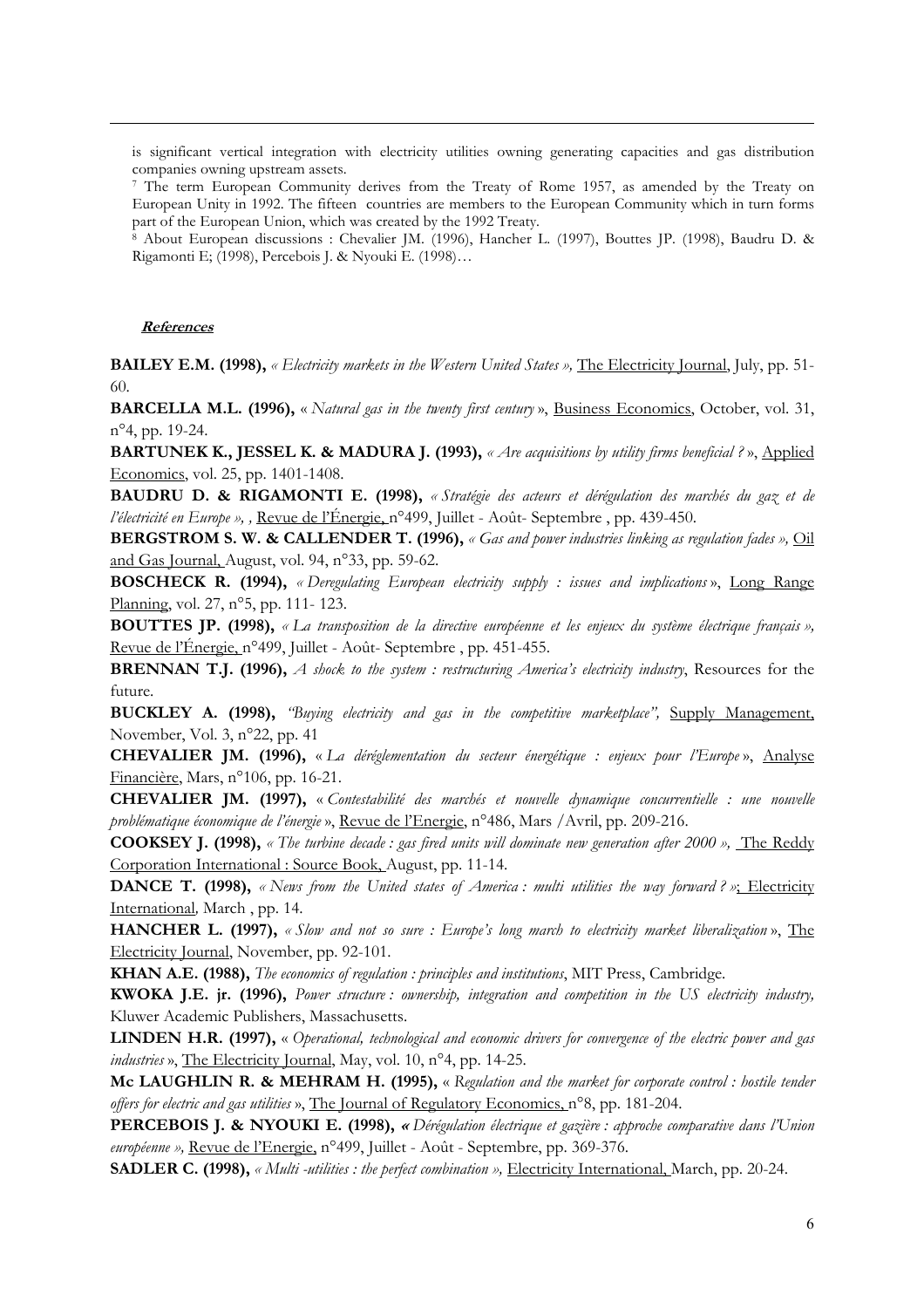**SHEPHERD W.G. (1996),** *The Economics of industrial organization*, 45<sup>th</sup> Edition, Englewood Cliffs, N.J., Prentice Hall.

**SHERER F.M. & ROSS D. (1991),** *Industrial market structure and economic performance*, Chicago Rand Mac Nelly, 3 ed.

**WILSON J.W. (1996),** « *Merger policy guidelines for the electric power industry* », The Electricity Journal, January / February, vol. 9, n°1, pp. 14-27.

**ZUCKERMAN L. (1997),** « *Tiny turbine : the next generator* ? », The New York Times, pp. 1-5.

# **LA CONVERGENCE DES ENTREPRISES DE GAZ NATUREL ET D'ELECTRICITE AUX ETATS-UNIS : QUELLES LECONS POUR L'EUROPE ?**

Sophie MERITET

Smeritet@aol.com

Centre de Géopolitique de l'Énergie et des Matières Premières Université Dauphine - Paris IX

#### **RESUME**

 $\overline{a}$ 

Le terme de convergence des industries du gaz naturel et de l'électricité fait de plus en plus partie du vocabulaire, du moins en Amérique du nord et progressivement en Europe. Aux Etats-Unis, le rapprochement de ces deux chaînes de valeur est liés aux mesures de déréglementation et aux innovations technologiques. Il a des implications indéniables sur l'ensemble de l'organisation de l'industrie électrique : émergence d'un marché énergétique intégré et vague de fusionacquisition. Dans cet article, nous nous sommes centres sur la convergence des entreprises de gaz et d'électricité aux Etats-Unis. Nous sommes demandés quelles leçons de l'expérience américaine pourraient être utiles pour la réorganisation actuelle de l'industrie en Europe.

# **THE CONVERGENCE OF ELECTRIC POWER AND NATURAL GAS UTILITIES IN THE UNITED STATES :**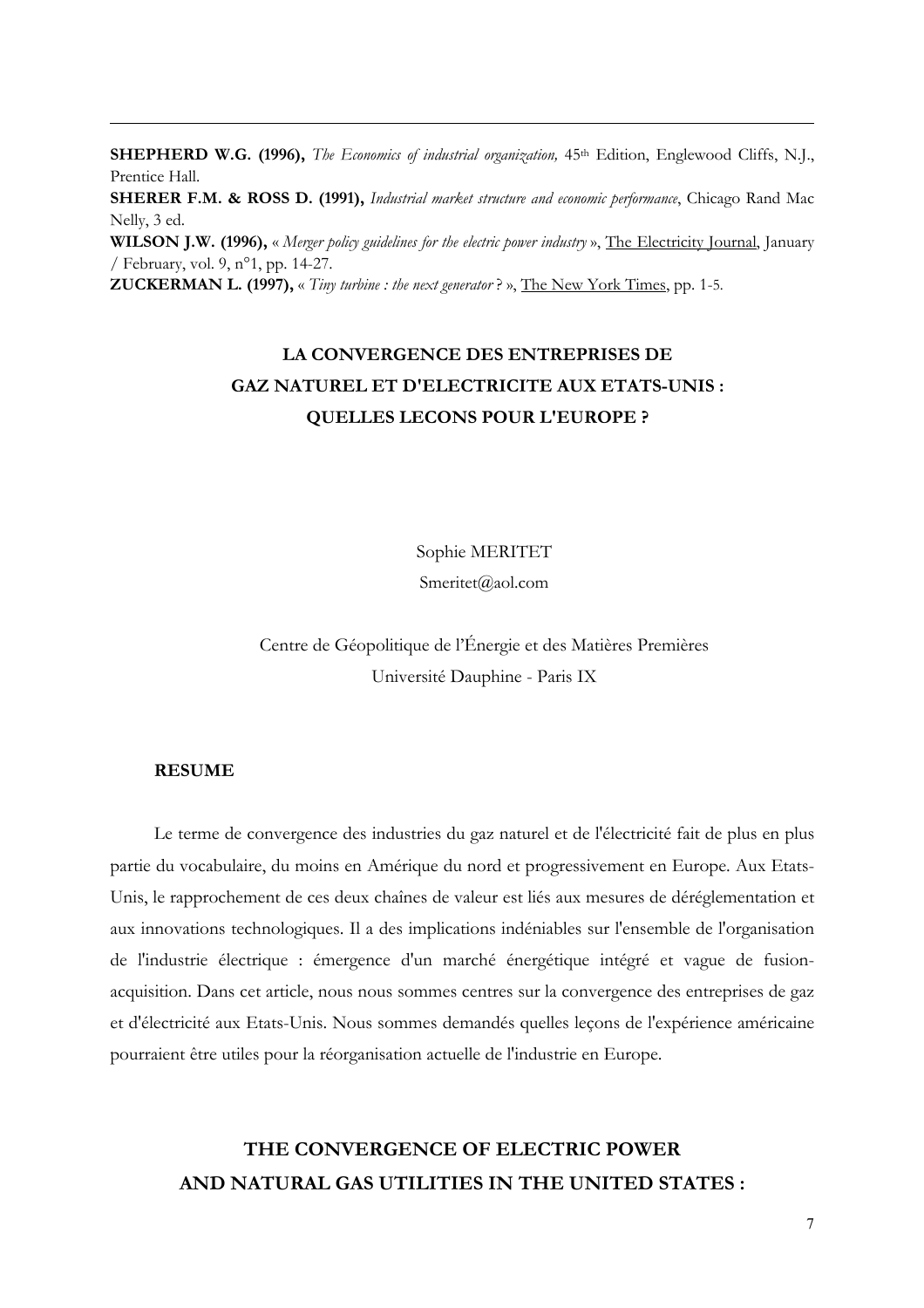# **WHICH LESSONS FOR EUROPE ?.**

Sophie MERITET

Smeritet@aol.com

Centre de Géopolitique de l'Énergie et des Matières Premières Université Dauphine - Paris IX

### **ABSTRACT**

 $\overline{a}$ 

The word 'convergence' of natural gas and electricity industries is progressively used at least in North America and currently in Europe. In the United States, the meshing of these two value chains has resulted of deregulation reforms and technological advances. It has obvious implications on the whole energy industry organization : emergence of an integrated market and merger wave. In this paper, we will focus on convergence of electric power and gas utilities. We will wonder which lessons of the American energy industry experience can be useful for the current European market evolution.

# **LA CONVERGENCIA DE LAS EMPRESAS DE GAS NATURAL Y DE ELECTRICIDAD EN LOS ESTADOS-UNIDOS : ¿ QUÉ ENSEÑANZAS PARA EUROPA ?**

Sophie MERITET Smeritet@aol.com

Centre de Géopolitique de l'Énergie et des Matières Premières Université Dauphine - Paris IX